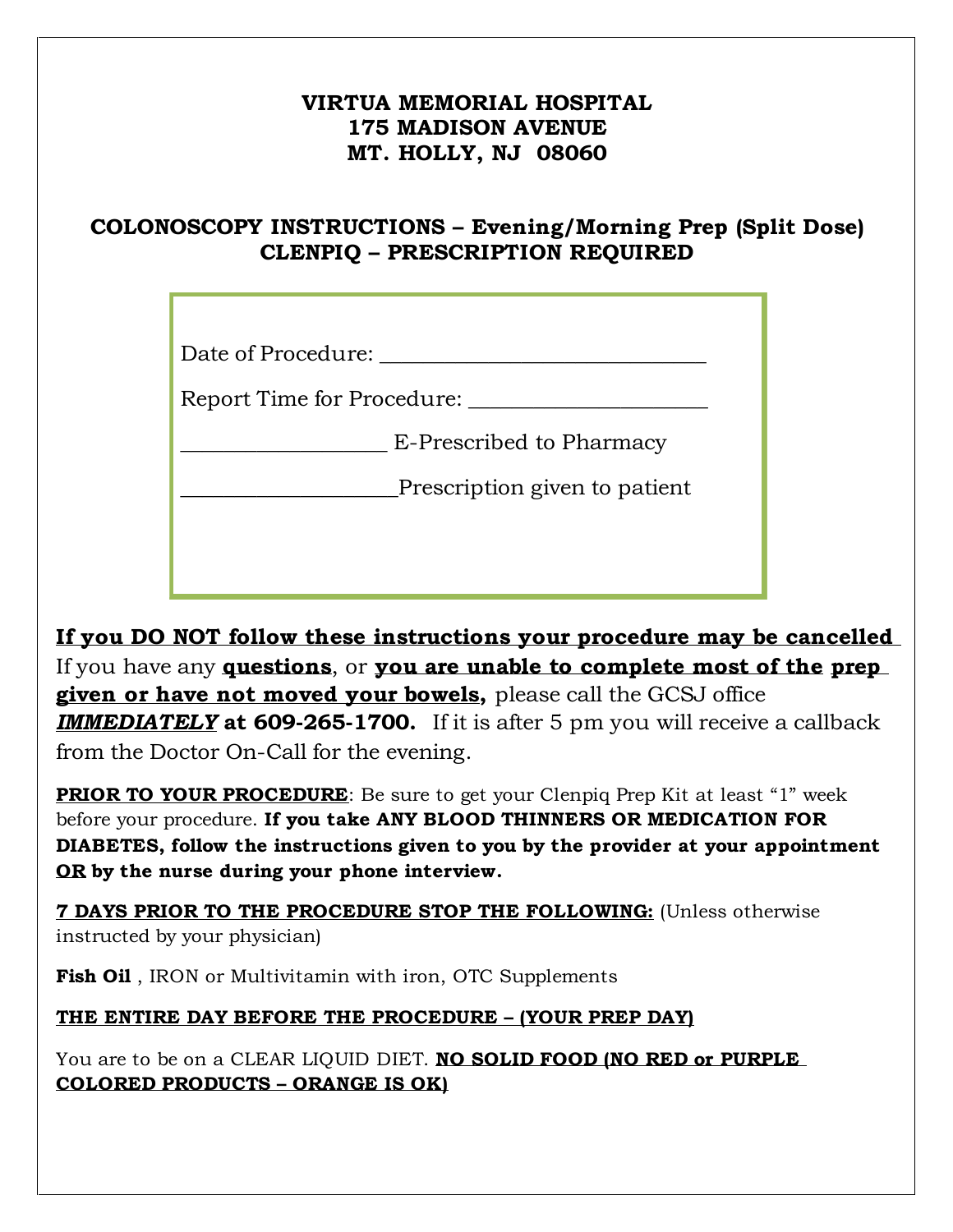This includes **only** the following:

- 1. Water
- 2. Clear Broth: chicken, beef, vegetable
- 3. Clear juices: apple, white grape, white cranberry
- 4. Soft drinks: soda, Gatorade, lemonade- **NO RED OR PURPLE**
- 5. Coffee or tea: (hot or iced) **NO CREAM, MILK, or POWDERED CREAMER**
- 6. Jell-O- **NO RED OR PURPLE**
- 7. Popsicles (without fruit or cream), lemon sorbet, Italian Ice

**START PREP: Plan on being at home during your prep. For your comfort you may use Vaseline or moistened baby wipes around the anal area.** 

**Begin** the prep after work **but no later** than 7:00 pm (day prior to the procedure)

- 1. Prep is already prepared **NO MIXING REQUIRED. DO NOT ADD ANY LIQUID TO THE PREP**. You must drink the entire contents of the container
- 2. **Drink FIVE (5)**, eight ounce glasses of **ANY** clear liquid on the list. Drink this over the next 2 hours. You will most likely start having loose bowel movements within 1- 2 hours after drinking the bowel prep and clear liquids. This may last for several hours.

 Try to be up and about (active) as much as possible while drinking the solution. You may continue to drink clear liquids from the list during the prep time. It is important for you to prevent yourself from becoming dehydrated so KEEP DRINKING THE RECOMMENDED CLEAR LIQUIDS up until midnight.

## *No hard candy, Lifesavers, mints, gum or Smoking PRIOR TO YOUR PROCEDURE TIME.*

**MORNING OF THE PROCEDURE : Your morning prep start will be 6 HOURS PRIOR TO YOUR PROCEDURE TIME. GCSJ will advise you when to begin the final dose of Clenpiq.**

**\*\*\*\*\*You must finish your prep and not drink anything else within 5 hours of your procedure.\*\*\*\*\*\*\*\***

**Begin** your final dose of Clenpiq at \_\_\_\_\_\_\_\_\_\_\_a.m. on the morning of your procedure.

DRINK THE SECOND DOSE using the instructions from the previous evening. The instructions are exactly the same. Once you have consumed the prep, you should